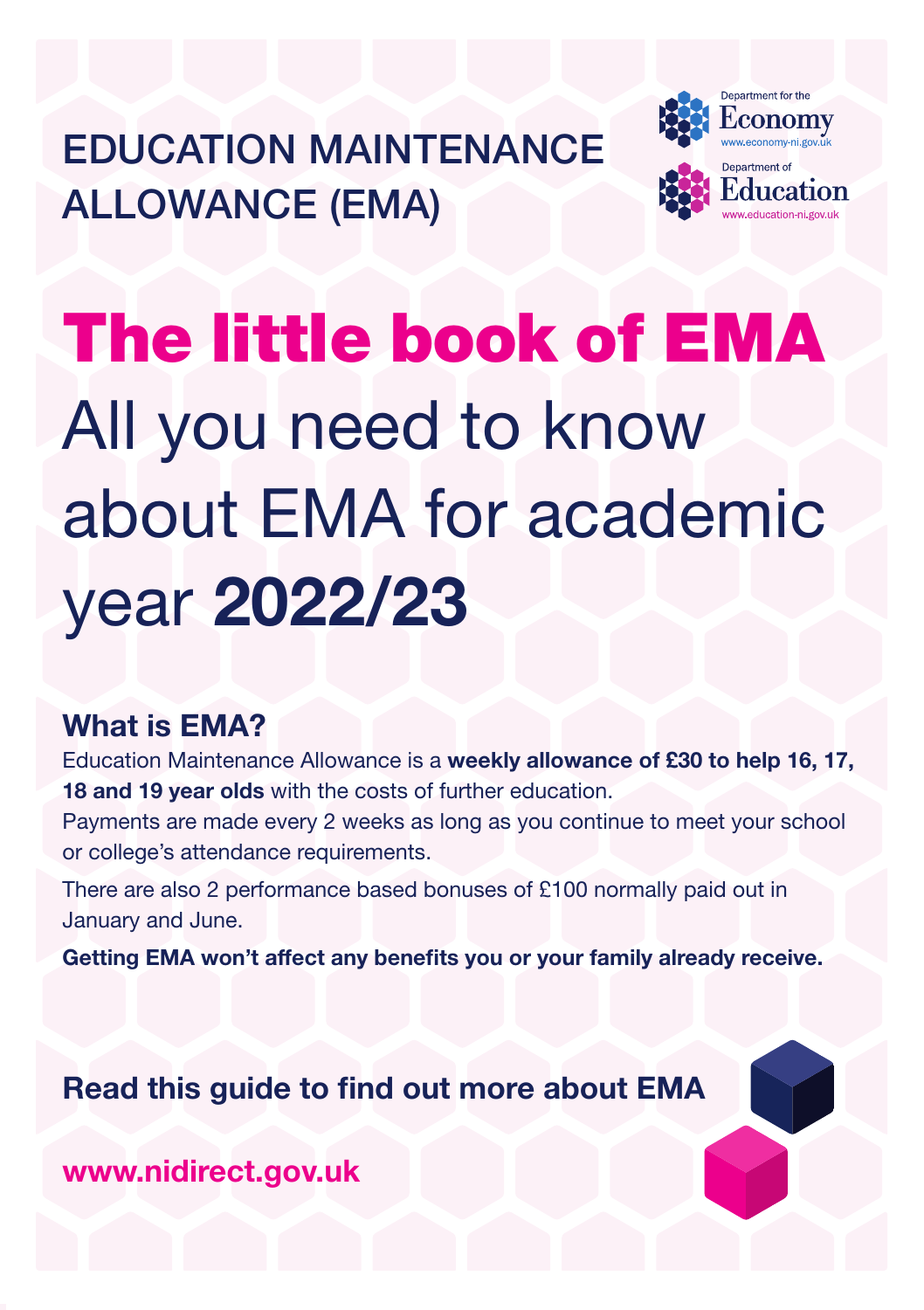### **You need to meet the following requirements to be able to get EMA:**

#### **Age**

Your 16th, 17th, 18th or 19th birthday falls on or between 2 July 2021 and 1 July 2022 and you are starting or continuing in further education from September 2022.

### **Course**

You attend a post-compulsory further education course at an approved school or college in Northern Ireland. This must be full-time at school or a minimum of 15 guided hours per week at college, studying an eligible course and attending all classes.

### **Nationality and residency**

If you're a UK citizen who normally lives in the UK you should be able to get EMA.

If you're not a UK citizen you may still be able to get EMA, go to **<www.nidirect.gov.uk>** for more information.

### **Household income**

The table below shows how much you can get based on your household income.

| Annual household income                                                                                                           | <b>Weekly EMA</b><br>entitlement |
|-----------------------------------------------------------------------------------------------------------------------------------|----------------------------------|
| £20,500 or less                                                                                                                   | £30                              |
| £22,500 or less and there's at least 1 other dependant<br>eligible for child benefit in your household, other than you.           | £30                              |
| Between £20,501 and £22,500 and there are no other<br>dependants eligible for child benefit in your household,<br>other than you. | £Ο                               |
| £22,501 or more                                                                                                                   |                                  |

We'll ask for information about your household income as part of your application. We'll need this information from each person you normally live with (apart from any adult brothers or sisters you might have). We may ask for evidence to confirm the household income details if needed.

You won't be able to get EMA if you've been approved to receive a Department of Agriculture, Environment and Rural Affairs (DAERA) Bursary or a Department for the Economy Further Education Award for the course you're applying for.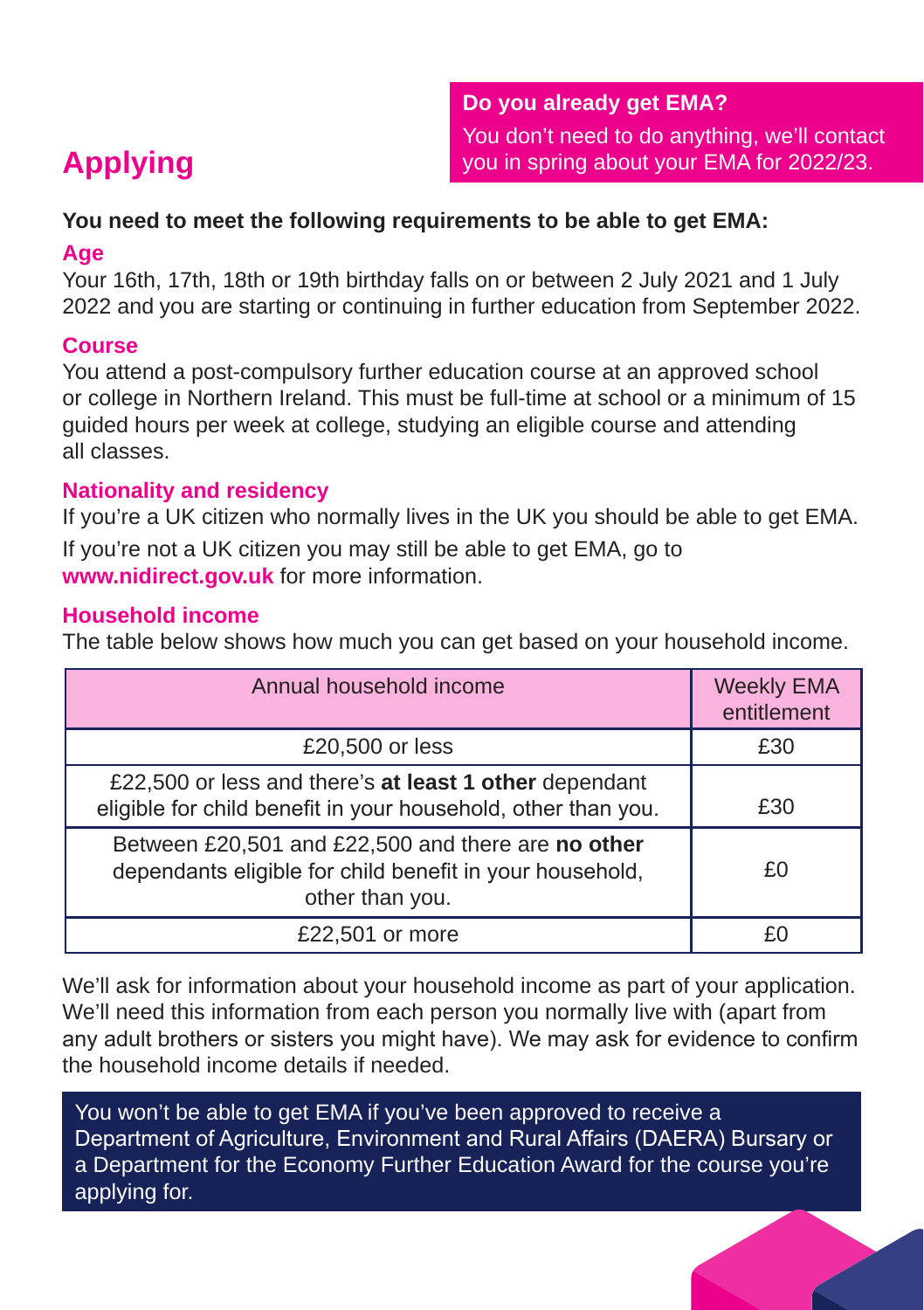## **Applying**

#### **How do I apply?**

You need to complete an application form.

You'll be able to get one from:

- your school or college
- **<www.nidirect.gov.uk>**
- your local Jobs and Benefits Office
- Careers Service Northern Ireland

### **When do I apply?**

Application forms will be available from spring 2022. You should return your application form as soon as possible, as far in advance of your course start date and no later than 31 March 2023.

Keep an eye on **<www.nidirect.gov.uk>** for updates about when to apply.

| 30 September 2022 - | To be eligible for backdated payments, to the start of<br>term, you must apply before this date.                                                                |
|---------------------|-----------------------------------------------------------------------------------------------------------------------------------------------------------------|
| 31 March 2023 -     | We must receive your application before this date for<br>you to be eligible for EMA in academic year 2022/23.                                                   |
| 31 August 2023 -    | You must have completed your application, sending<br>all information and evidence, before this date for you<br>to be eligible for EMA in academic year 2022/23. |

## **What happens next**



#### **You need to complete and return your EMA application form with the evidence we need**

If you can't send the evidence we need right away, return your form without it. We won't be able to pay you until we get the evidence but this way we can make a start on your application earlier.



#### **We'll assess your application and send you an Award Letter**

If we need further information or evidence to complete our assessment we'll contact you before you get your Award Letter.

#### **You need to sign Part 1 and Part 2 of your EMA Agreement with your school or college**



#### **Part 1**

This part sets out the acceptable attendance for your course. You'll commit to attending the timetable defined by your school or college.

#### **Part 2**

This part sets out the learning objectives and goals that you must achieve to be eligible for bonus payments.



Your school or college need to tell us that you've been in attendance before we'll pay your EMA into your bank or building society account.